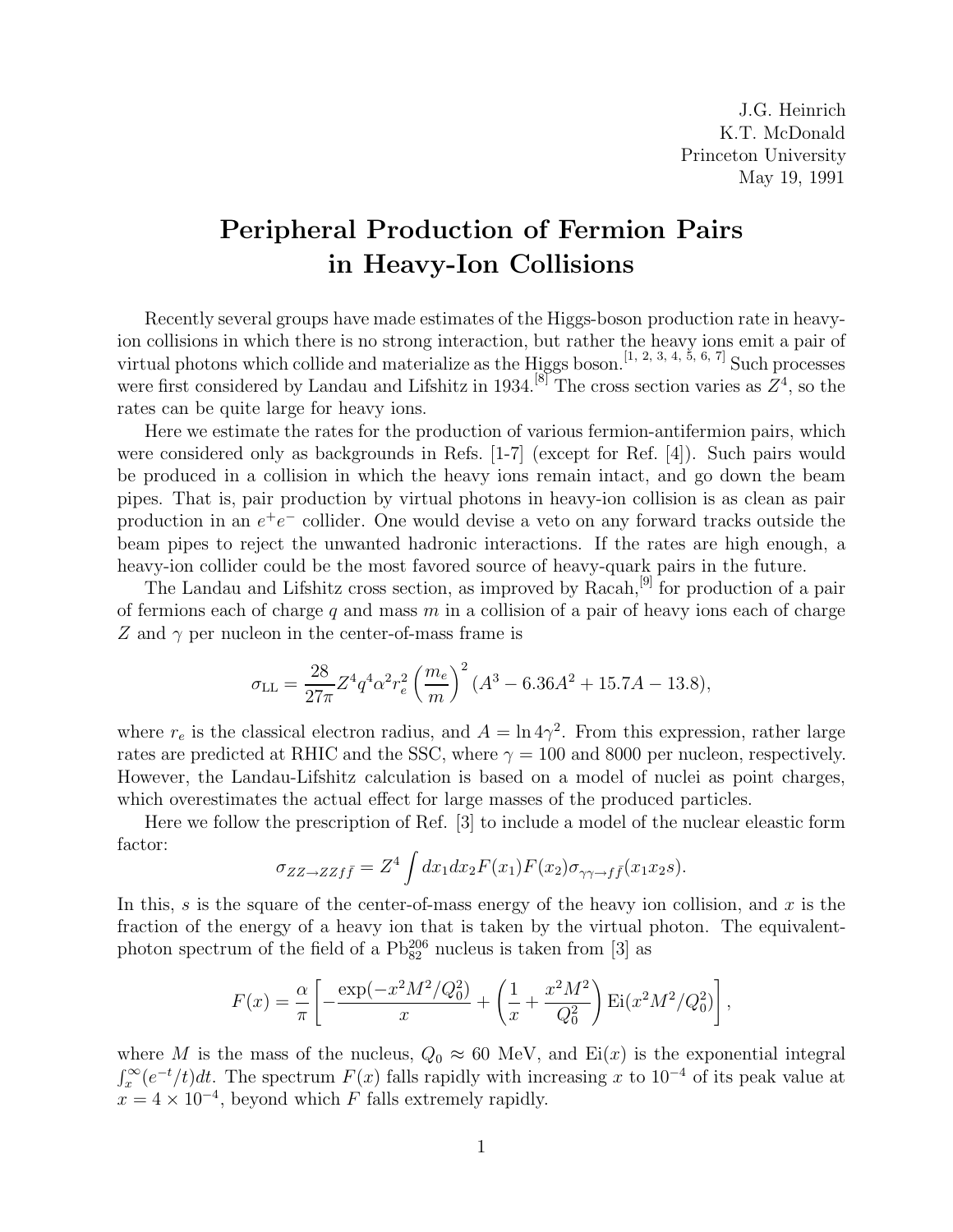The cross section for fermion-pair production by light was first calculated by Breit and Wheeler.<sup>[10]</sup> We take the cross section from eq.  $(13-40)$  of Ref. [11] as

$$
\sigma_{\gamma\gamma \to f\bar{f}} = \frac{\pi}{2} q^4 r_e^2 \left(\frac{m_e}{m}\right)^2 \frac{1}{\gamma_f^2} \left[ (3 - \beta_f^4) \ln \left( \gamma_f^2 (1 + \beta_f)^2 \right) - 2\beta_f \left( 1 + \frac{1}{\gamma_f^2} \right) \right].
$$

In this,  $\gamma_f^2 = s/4m^2$  where s is the square of the center-of-mass energy of the photon-photon collision.

The results of a numerical integration of these expressions are given in Table 1.

Table 1: The cross sections for fermion-antifermion production via virtual photons in Pb-Pb collisions at RHIC and the SSC. We suppose that the  $\gamma$  per nucleon is 100 at RHIC, and 8000 at the SSC. Also shown are the estimates of Landau and Lifshitz. The total hadronic interaction rates are a few barns.

| Fermion          | Mass        | $\sigma_{ZZ\to ZZf\bar{f}}$ |                                                                | $\sigma_{\rm LL}$                   |            |
|------------------|-------------|-----------------------------|----------------------------------------------------------------|-------------------------------------|------------|
|                  | $(GeV/c^2)$ | (mb)                        | (mb)                                                           | (mb)                                | (mb)       |
|                  |             | RHIC                        | <b>SSC</b>                                                     | <b>RHIC</b>                         | <b>SSC</b> |
| $\epsilon$       | 0.000511    |                             | $1.4 \times 10^8$ $3.5 \times 10^8$                            | $4.0 \times 10^7$ $3.3 \times 10^8$ |            |
| $\mu$            | 0.105       | 226                         | 2468                                                           | 940                                 | 7716       |
| $\tau$           | 1.784       | $3.2 \times 10^{-3}$        | 2.6                                                            | 3.3                                 | 26.7       |
| $\boldsymbol{u}$ | 0.333       | 1.0                         | 32.5                                                           | 18.5                                | 152        |
| $\boldsymbol{d}$ | 0.333       | 0.065                       | 2.0                                                            | 1.1                                 | 9.4        |
| $\boldsymbol{s}$ | 0.5         | 0.014                       | 0.76                                                           | 0.51                                | 4.2        |
| $\mathcal{C}$    | 1.5         | $1.7 \times 10^{-3}$        | 0.79                                                           | 0.91                                | 7.48       |
| $\boldsymbol{b}$ | 5.0         |                             | $1.3 \times 10^{-8}$ $1.9 \times 10^{-3}$ $5.1 \times 10^{-3}$ |                                     | 0.042      |

The rate for  $b\bar{b}$  production at RHIC is too low to be of interest, but the rate at the SSC, some  $10^{-7}$  of the (≈ 10 b) total hadronic cross section, is almost high enough. If one ran with  $10^7$  hadronic interactions/sec, there would be about 1 clean  $b\bar{b}$  pairs/sec from the virtual photons. This is equivalent to a luminosity of  $10^{33}$  at an  $e^+e^-$  collider. However, a luminosity of 10<sup>28</sup> for heavy-ion collisions at the SSC is already quite ambitious. This would yield only 1  $b\bar{b}$  event every 100 seconds.